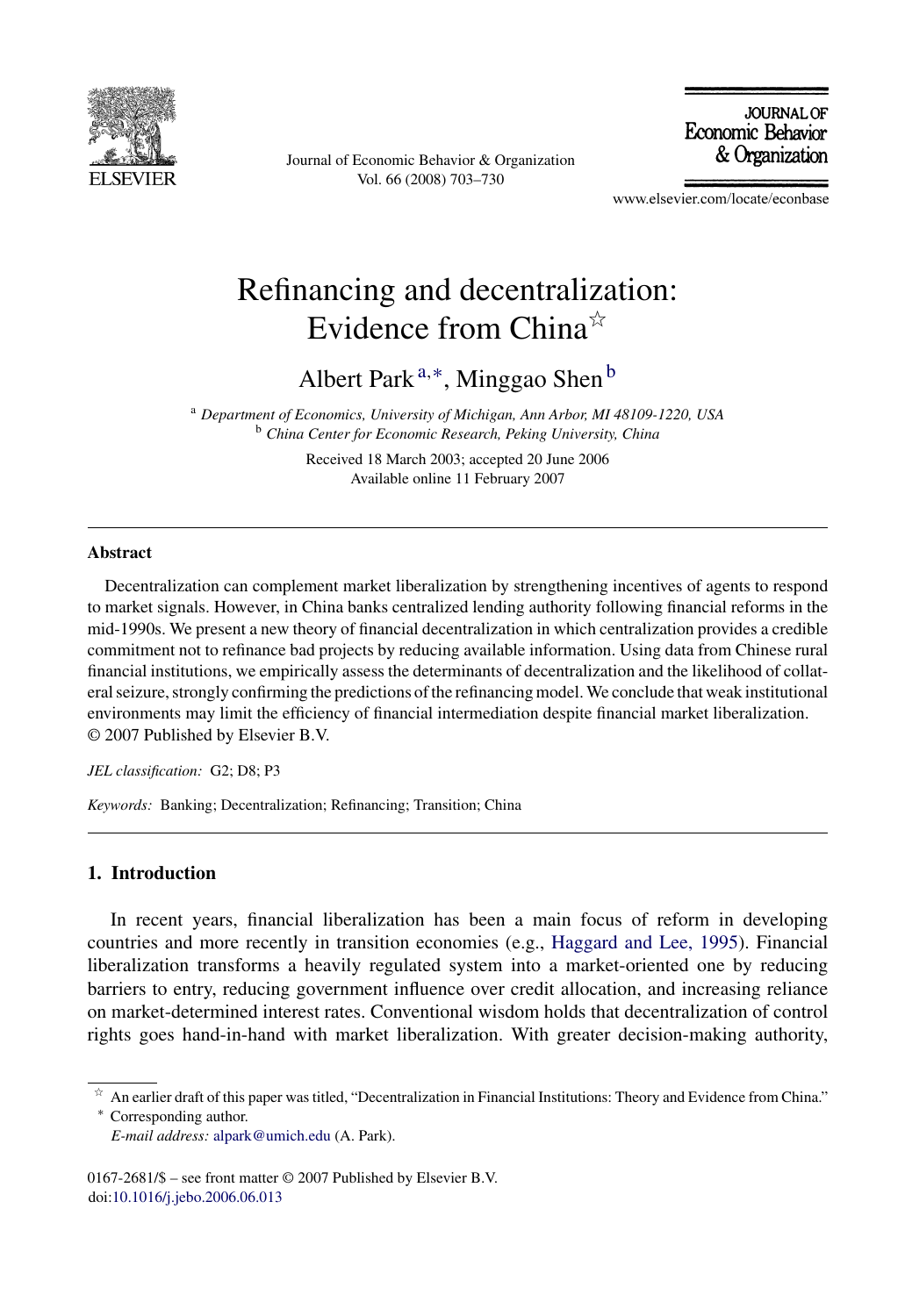local managers may have greater incentives to exploit local information in response to market signals, which increases the efficiency of resource allocation. Effective use of local information may be especially important when there are large information asymmetries between central and local managers. In banking, this is likely to occur in weak institutional environments in which credit ratings, high quality appraisal and auditing services, standardized reporting systems, and well-developed legal systems are absent.

Surprisingly, in China most banks responded to financial reforms in the mid-1990s by centralizing rather than decentralizing control rights. The reforms intended to further the commercialization of state-owned banks and improve the responsiveness of lending to economic fundamentals, but they did not liberalize interest rates.<sup>1</sup> This contrasts with the history of key reforms in China's agricultural and industrial sectors that decentralized decision-making authority to households and firm managers and liberalized prices [\(Naughton, 1995\),](#page--1-0) but it is consistent with evidence from developing and transition economies that financial liberalization and decentralization may have unintended effects if underlying institutional factors are left unaddressed ([Cho, 1986; Buch, 1996;](#page--1-0) [Koford and Tschoegl, 1999; Schmidt, 1998\).](#page--1-0)<sup>2</sup>

This paper provides a new theory of financial decentralization that explains why decentralization may not always be desirable, especially in developing and transition economies. The model's key insight is that by improving local information, decentralization can reduce the ability of lenders to commit credibly not to refinance bad projects, the effect of which is to soften the budget constraint of borrowers. In the context of a corporation, Crémer (1995) shows that more information may hurt the principal's ability to refuse renegotiation. [Berglof and Roland \(1998\)](#page--1-0) find that when liquidation costs are sufficiently high, lenders may lack the credibility to liquidate financially distressed projects, leading to soft budget constraints. In this paper, we present a model in which centralization can provide a credible commitment not to refinance bad projects, which improves project performance and loan repayment by increasing the effort incentives of firm managers. In China, financial centralization increased as concerns about refinancing grew in the mid-1990s when the economy slowed and increasing numbers of firms encountered financial difficulties.

Our argument uses the key insight from [Dewatripont and Maskin \(1995\)](#page--1-0) to come to an exactly opposite conclusion. They argue that decentralization in the form of a division of large banks into small ones can serve as a commitment device that helps lenders harden the budget constraint of borrowers. This is because, unlike large banks, small banks are incapable of refinancing ongoing projects independently. However, other potential lenders may be unwilling to refinance projects when they have poor information about firm quality. Entrepreneurs with questionable projects will anticipate that refinancing is less likely and will not seek financing in the first place or will exert greater effort to make projects successful once the project is financed. In both our model and that of Dewatripont and Maskin, credible commitment not to refinance is achieved by taking lending authority out of the hands of bank managers who have better information. However, in our case this is accomplished by centralizing lending authority rather than dividing large banks into small banks, which Dewatripont and Maskin describe as "decentralization."

 $1$  See [Park and Sehrt \(2001\)](#page--1-0) for a detailed description of financial reforms in the mid-1990s.

<sup>&</sup>lt;sup>2</sup> [Cho \(1986\)](#page--1-0) shows that poorly developed capital markets and the preponderance of bank loans in corporate financing may have prevented financial liberalization from having its intended effects. Based on the experiences of Eastern European countries, [Buch \(1996\)](#page--1-0) argues that successful domestic financial liberation and banking reform requires the creation of a market-based incentive system and a new institutional framework (e.g., mechanisms of corporate control for both banks and enterprises) to facilitate banks hardening the budget constraints of enterprises and coping with the asymmetric information problem in financial markets.